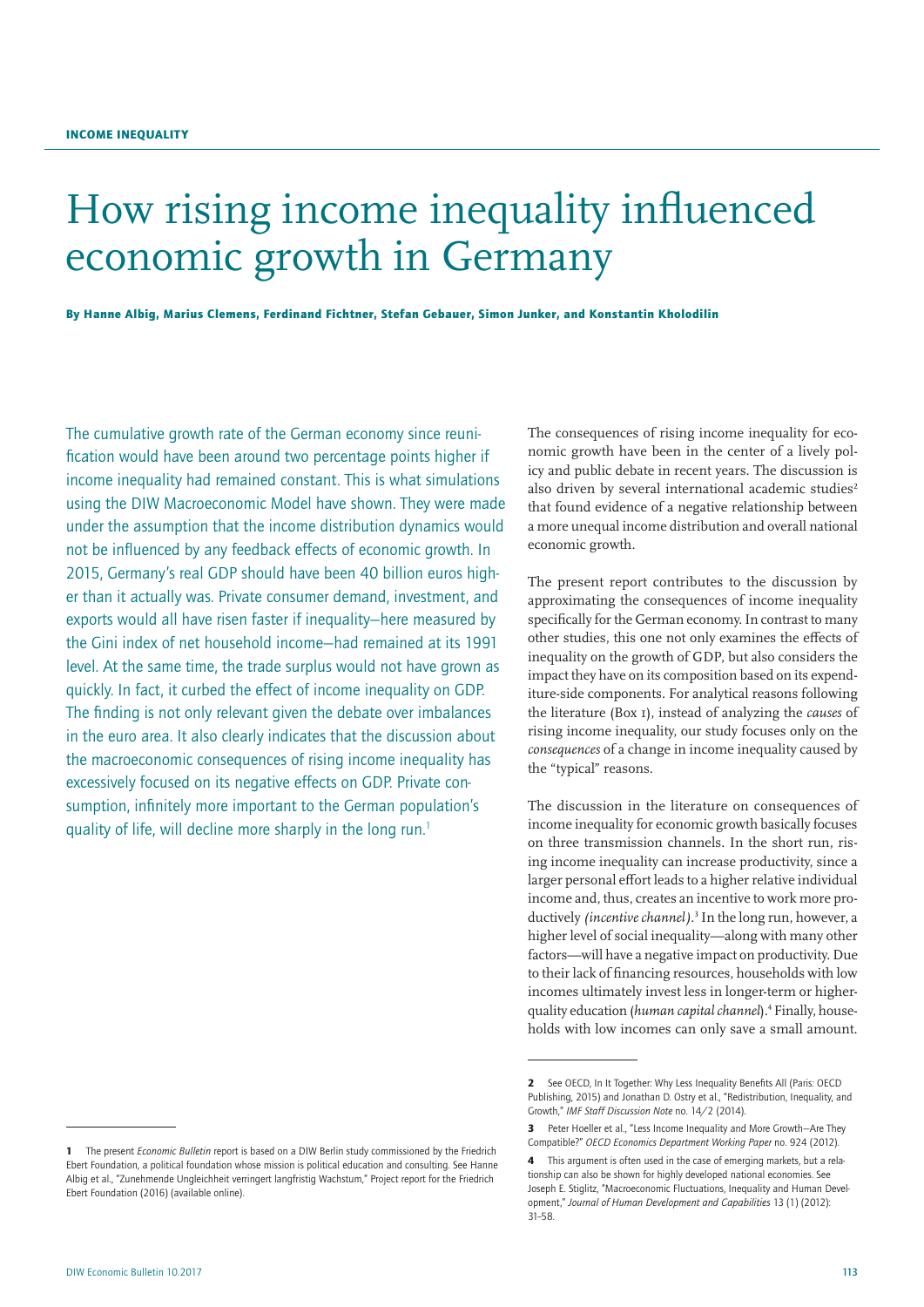# Box 1

## The relationship between income inequality and economic growth: an overview of the literature

A number of empirical studies have addressed the effects of income inequality on economic growth. They often estimate regressions in reduced form, using income inequality as an explanatory variable for economic growth—typically measured by the growth rate of GDP. The relationships they determine depend on a range of real factors: the quality of the underlying data set (cross-sectional or panel data; whether industrialized or emerging market countries are being studied, etc.), the estimation methodology used, and how the inequality measure is defined.<sup>1</sup>

Based on national cross-sectional data, earlier studies suggested that rising income inequality has a negative influence on eco-

Therefore, redistribution to the benefit of higher income households will directly boost the savings rate and inhibit consumer demand (*savings rate channel*).5

In order to assess opposing effects, DIW Berlin developed a structural macroeconomic model that is able to reflect the functioning of the main channels discussed in the literature in a consistent and plausible way (Box 2).

To measure inequality, we use the Gini index of equivalized net household income from Socio-Economic Panel (SOEP) data.6 In 1991, it was 24.8 points, that is, almost four points below its 2015 value (Figure 1).

nomic growth.<sup>2</sup> Recent analyses are able to consider influences over time for specific countries with the help of newly available panel data sets (comparable time series data for individual countries) and the use of adequate estimation methods.<sup>3</sup> But ultimately, these studies have made inconclusive statements with regard to the direction and significance of the effect of income inequality on growth.

For example, some studies find a positive relationship between income inequality and growth,<sup>4</sup> while others identify a negative effect. Of course, the results are highly dependent on the design

3 See Klaus Deininger and Lyn Squire, "A New Dataset Measuring Income Inequality," *World Bank Economic Review* 10 (3) (1996): 565–91.

4 See Kristin Forbes, "A Reassessment of the Relationship between Inequality and Growth," *The American Economic Review* 90 (2000): 869– 87 and Hongyi Li and Heng-Fu Zou, "Income Inequality is not Harmful for Growth: Theory and Evidence," *Review of Development Economics* 2 (3) (1998): 318–84.

# Inequality inhibits growth somewhat—with considerable delay

Using the model we conduct an historical decomposition to analyze the changes of economic growth that could have been expected in Germany if income distribution as measured by the Gini index for net household income had remained at its 1991 level—all other things being equal. This counterfactual approach allows us to ignore the impact of other factors on growth. Of course, this does not mean that increasing inequality of income is the only explanatory factor for the growth in Germany from 1991 to 2015. It is one factor among many, and we have quantified its impact on economic growth here.

We found that during the period under inspection, that real GDP in Germany would have risen somewhat faster if income inequality had remained at its 1991 level (Figure 2). In 2015, it would have been 40 billion euros higher.7 Over 24 years the cumulative growth rate would have

<sup>1</sup> The endogeneity of income inequality presents a methodological problem in these approaches: changes in GDP go hand in hand with changes in income distribution. To circumvent the issue, as a means of adjusting for the reciprocal effects most studies use interaction terms or lagged values as instrument variables. See Laura De Dominicis et al., "A Meta-Analysis on the Relationship between Income Inequality and Economic Growth," *Scottish Journal of Political Economy* 55(5) (2008): 654– 82 and Pedro C. Neves et al., "A Meta-Analytic Reassessment of the Effects of Inequality on Growth," *World Development* 78 (2016): 386–400.

<sup>5</sup> See Nicholas Kaldor, "A Model of Economic Growth," *The Economic Journal* 67 (268) (1957): 1591–624.

<sup>6</sup> To provide a sensitivity analysis, the model was also estimated and simulated based on alternative measures of income inequality. We chose a Theil index of net household income and the income portion of the top decile of the workforce (top ten percent of income). The comparison showed that in quantitative terms, real GDP's reaction to an increase in income inequality is very similar for all measures. The relative importance of individual transmission channels varies slightly. See Albig et al., "Zunehmende Ungleichheit," section 4.2.

<sup>2</sup> See Alberto Alesina and Dani Rodrik, "Distributive Politics and Economic Growth," *The Quarterly Journal of Economics* 109 (2) (1994): 465– 90, Torsten Persson and Guido Tabellini, "Is Inequality Harmful for Growth," *The American Economic Review* 84(3) (1994): 600–21 and Robert Perotti, "Growth, Income Distribution, and Democracy: What the Data Say," *Journal of Economic Growth* 1 (1996): 149–87.

<sup>7</sup> The estimate for different starting years from 1991 to 2000 did not show any significant qualitative or quantitative changes.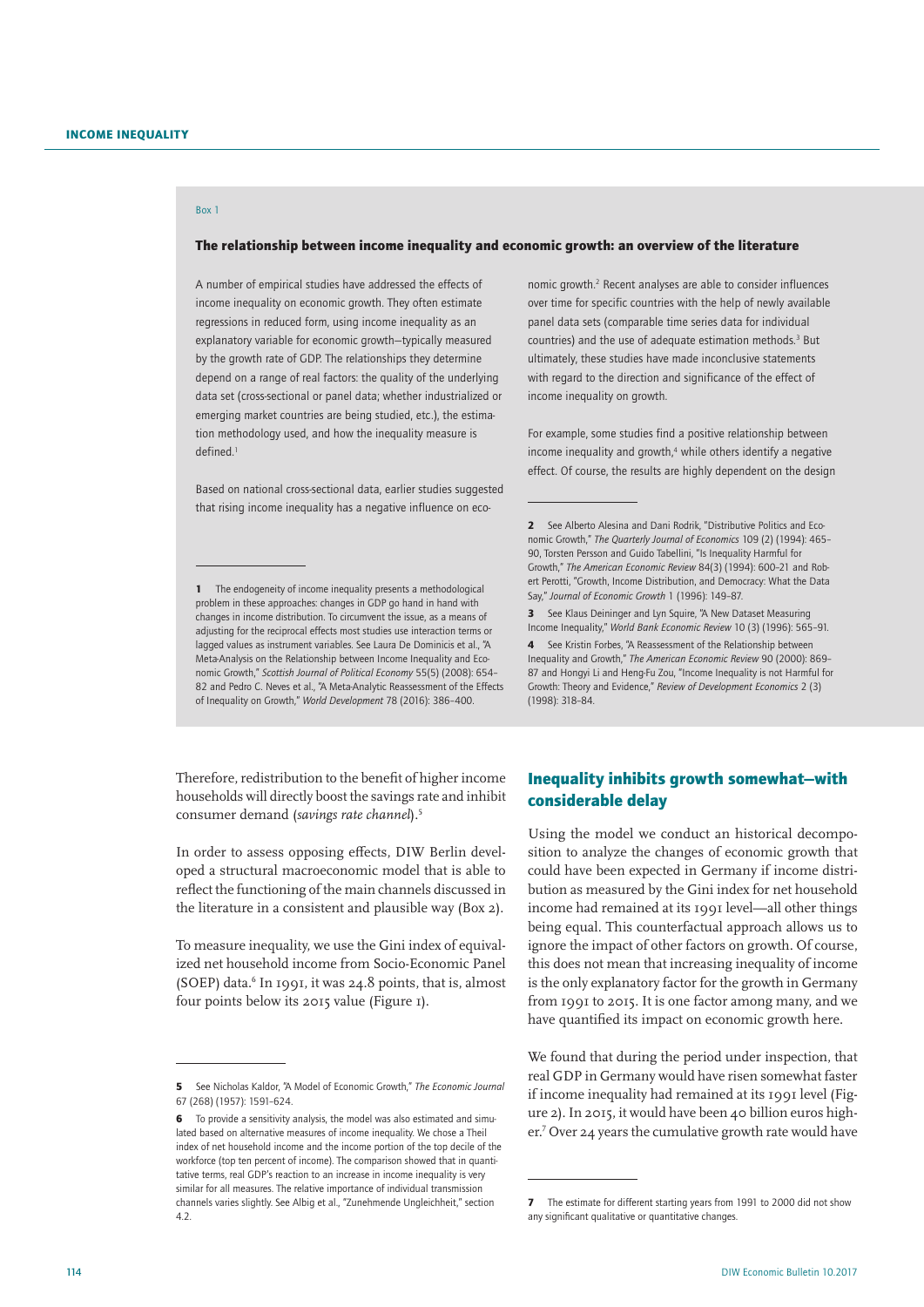of the analysis. The group of countries studied plays a key role: a rise in income inequality appears to hurt growth in less developed countries in particular. A weakly negative and sometimes positive relationship is observed for developed economies.<sup>5</sup>

The use of nonlinear estimation methods also suggests that the relationship between income inequality and growth is dependent on the economy's level of development.<sup>6</sup> In addition, the temporal dimension of the relationship is an important aspect.<sup>7</sup> Accordingly, we must differentiate between the short- and long-run effects of rising income inequality on growth. Studies show that positive effects dominate in the short run.<sup>8</sup> The authors' explanation is that high investment follows increasing

7 Daniel Halter, Manuel Oechslin, and Josef Zweimuller, "Inequality and growth: The neglected time dimension," *Journal of Economic Growth* 19 (1) (2014): 81–84.

8 See Stephen Knowles, "Inequality and Economic Growth: The Empirical Relationship Reconsidered in the Light of Comparable Data," *Journal of Development Studies* 41(1) (2005): 135–39 and Daniel Halter et al., "Inequality and growth."

been around two percentage points higher.8 Per year, the effect on growth is on average one-twentieth of a percentage point.<sup>9</sup> In other words, instead of a growth rate of 1.3 percent between 1991 and 2015, the German economy would have achieved an average calendar-adjusted growth rate of 1.37 percent if income inequality had remained at its 1991 level, all else equal.

However, when the focus is on deriving economic policy implications, reducing the consequences of inequality solely to its impact on the growth of GDP might be unsatisfactory. It is more important to understand the processes that influence this result. Figure 2 depicts the importance of the individual channels of impact.

household savings activity. However, in the long run the effects are negative as a result of decreasing human capital accumulation, sociopolitical instability, or an increasing tax burden from the redistribution measures that are a consequence of income inequality.

Ultimately, the character of the relationship identified depends to a great extent on the income inequality measure being used. While most studies use the Gini coefficient as the relevant variable for income inequality, an increasing number of researchers are considering alternative measures (e.g., ratios between different income percentiles).<sup>9</sup> They often find that depending on the underlying measure for income inequality, the effects on growth vary significantly. And some studies use wealth inequality as a suitable measure alongside income equality.<sup>10</sup> Overall, the negative effect of increasing wealth inequality on economic growth seems to be a more clear-cut than that of income inequality.

#### Figure 1

## Gini coefficient of net household income, 1991–2015



*Source: Socio-Economic Panel (SOEP) at DIW Berlin.*

© DIW Berlin 2017

The turn of the millennium was characterized by a major increase in income inequality.

<sup>5</sup> See Robert Barro, "Inequality and Growth in a Panel of Countries," *Journal of Economic Growth* 5 (2000): 5–32, Dierk Herzer and Sebastian Vollmer, "Inequality and Growth: Evidence from Panel Cointegration," *Journal of Economic Inequality* 10(4) (2012): 489–503, German Council of Economic Experts, eds., "Focus on Future Viability," Box 17, and Neves et al. "A Meta-Analytic Reassessment."

<sup>6</sup> See Been-Lon Chen, "An inverted-U relationship between Inequality and Long-Run Growth," *Economic Letters* 79(2) (2003): 205–12.

<sup>8</sup> The difference in the cumulated growth rate is calculated as the difference of the levels in 2015, compared to the level in 1991.

<sup>9</sup> The effects of a rise in income inequality on real GDP as determined using our model are smaller than those found in other studies (Ostry et al., "Redistribution, Inequality, and Growth" and OECD, "In It Together."). The German Council of Economic Experts has explicitly emphasized the reduced effect of income inequality on growth in high-income countries. Our model should also reflect this phenomenon, because unlike the estimation approach used in earlier studies it is based solely on German data. See German Council of Economic Experts, eds., "Focus on Future Viability," *Annual Report 2015/2016* (2015) [\(available online\)](https://www.sachverstaendigenrat-wirtschaft.de/jahresgutachten-2015-20160.html?&L=1).

<sup>9</sup> See Sarah Voitchovsky, "Does the Profile of Economic Inequality Matter for Economic Growth? Distinguishing between the Effects of Inequality in Different Parts of the Income Distribution," *Journal of Economic Growth* 10 (2005): 273–96.

<sup>10</sup> Klaus Deininger and Pedro Olinto, "Asset Distribution, Inequality, and Growth," *World Bank Policy Research Paper* 2375 (2000) and Amparo Castello-Climent and Rafael Domenech, "Human Capital Inequality and Economic Growth: Some New Evidence," *The Economic Journal* 112 (2002): 187–200.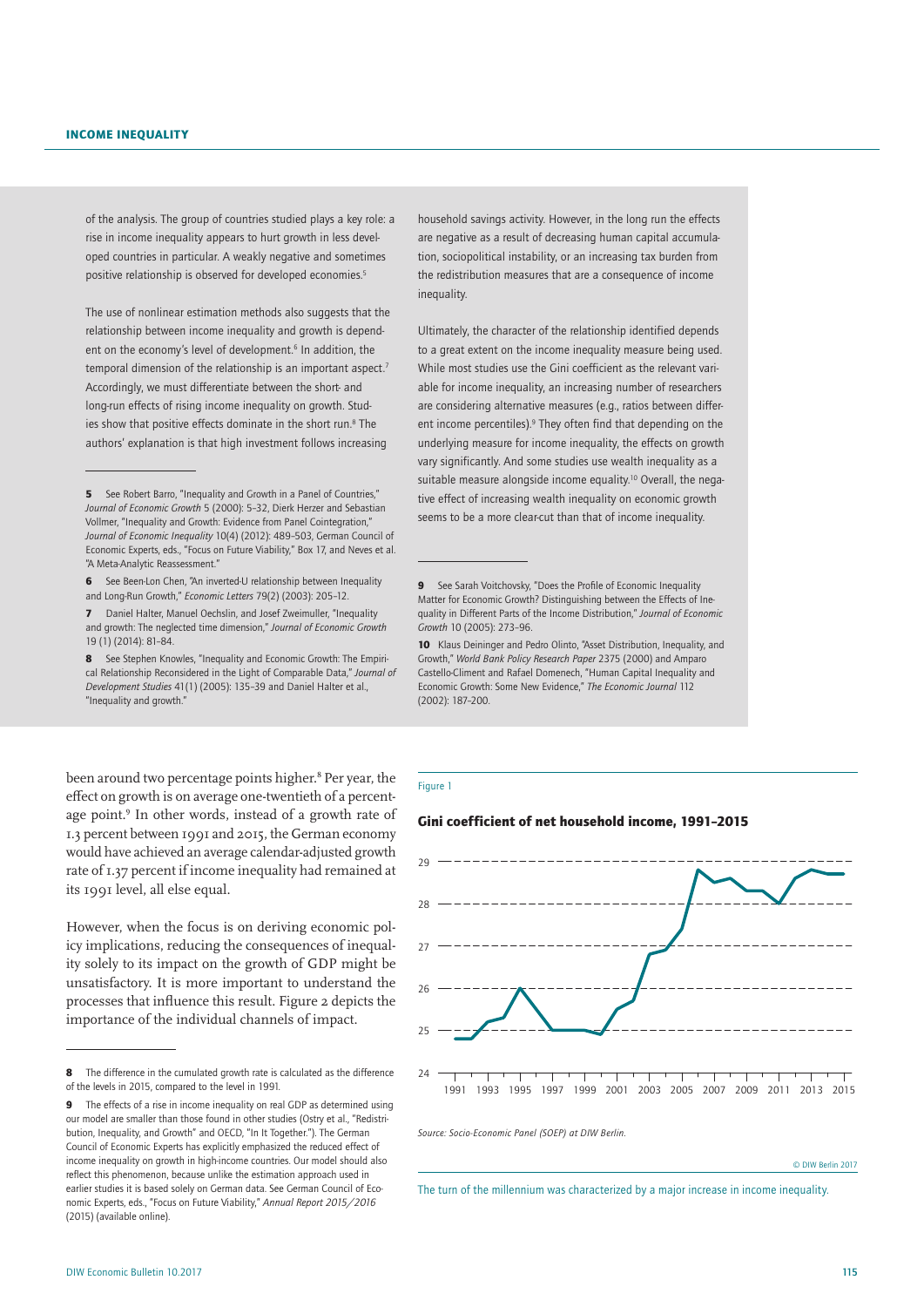# Box 2

## Structural macroeconomic model

A model must be comprehensive enough to reflect the most important macroeconomic mechanisms. However, it should not be too complex either. The empirical estimates it generates must be robust and the results must remain reproducible. For these reasons, we assume the influence of income equality on the modeled variables to be exogenous and do not take the endogenous feedback effects of economic growth on the distribution of household income into consideration. The model consciously excludes the macroeconomic causes of income inequality. Moreover, only a limited number of relationships to the financial markets are is modeled. The model is based on the national accounts system and formulated and estimated on the quarterly basis.<sup>1</sup>

#### *Potential output*

The long-run growth of an economy is determined by its potential output. It depends on demographic factors, capital stock growth, and productivity, and indicates how high the output level would be if the factors of production were utilized at normal capacity.<sup>2</sup> Based on the trend of total factor productivity (TFP), the model calculates the structural growth of labor volume and the capital stock. The production process with which these factors of production are interconnected is described using a Cobb-Douglas production function.

The TFP trend is represented in logarithmic form by an equation according to which it is positively influenced by the mean investment expenditure on other capital assets to GDP ratio<sup>3</sup> over a

**3** Investment in other capital assets in terms of the national accounts primarily includes corporate research and development expenditures.

It shows that initially—from 1991 through 2006—the savings rate channel may have had a negative influence on real GDP. Looking at this channel, it seems that GDP would have been higher if inequality had remained stable. The channel's negative effect became smaller over time and later on, it was even positive. Holding all other influences constant, falling interest rates favored investment as a result of an increase in savings. All in all, the savings rate channel's effect on real GDP was minimal. This also applies to the incentive channel, which had a consistently positive—although small—effect on GDP as a result of rising income inequality.

period of eight quarters  $(\text{avg}(\ln(I_{t,t-s}^{\text{OTHER}})))$  and the human  $\epsilon$ capital stock<sup>4</sup> of the national economy  $(\text{avg}(\ln(HK_{t,t-8})))$ :

 $ln(TFP_t^{TREND}) = -8.44*** + 0.087***$  ·  $avg(ln(HK_{t,t-S}))$  +  $0.18$ <sup>\*\*\*</sup>  $\cdot$  avg(ln( $I_{t,t-8}^{OTHER}$ )

The growth of human capital stock between two generations, i.e., within 15 years,  $(\Delta^{15y}HK_t)$ , is positively influenced by the mean investment expenditure on education to GDP ratio  $(g_{t,t-15y}^{EDUC})$  in the period, but negatively by income inequality  $(DIST_{tt-15y})$ :

$$
\Delta^{15y}HK_t = 14.54^{***} + 2.25^{***} \cdot \text{avg}(\ln(g_{t,t-15y}^{EDUC})) - 2.20^{***} \cdot \text{avg}(\ln(DIST_{t,t-15y}))
$$

In the model, rising income inequality reduces the growth of human capital—with a delay. In turn, this leads to shrinking output. In this manner, the model maps the long-term effect of income inequality on productivity (human capital channel).

#### *Aggregate supply (output side)*

On the other hand, the actual level of output depends on the fluctuating utilization levels of the factors of production during the business cycle. It causes productivity and labor volume to deviate from their trends, in turn causing production-side GDP to deviate from the economy's potential output. This is why the model accounts for the direct influence of income equality on productivity—and not only its trend. The model's estimate confirmed our expectations about the incentive channel; namely,

The human capital channel made a negative contribution to the growth of real GDP during the simulation period. Due to the rise in income inequality, the German population invested less in education than would have otherwise been expected. However, lower investment in education only had an impact on productivity and, in turn, economic growth after a delay of approximately one decade.10 Because of this delay and the sharp rise in the

<sup>1</sup> For the technical details of the model used here, see Albig et al., "Zunehmende Ungleichheit."

<sup>2</sup> See Karel Havik et al., "The Production Function Methodology for Calculating Potential Growth Rates & Output Gaps," *EC Economic Papers* 535 (2014).

<sup>4</sup> The human capital stock of an economy is measured as the propor-

tion of the total workforce that completes at least secondary education. 5 The other explanatory variables used in the equation are not significant.

<sup>10</sup> The number of school years is usually used to measure human capital in panel studies. However, since education was compulsory in Germany during the entire period of the study, we had to use a different statistic. Based on the OECD's work (OECD, In It Together), we chose as our measurement the propor-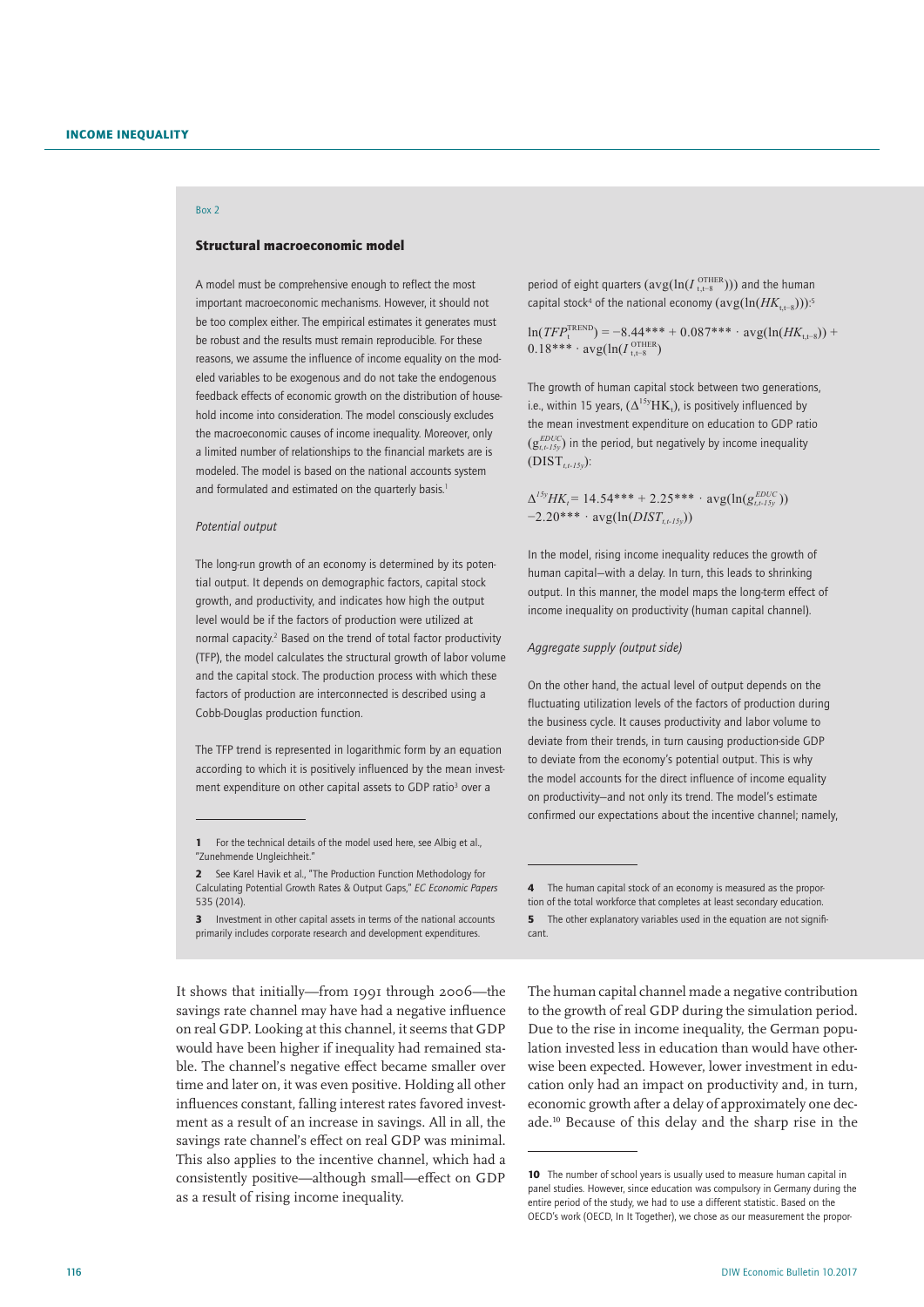that rising income inequality could positively influence productivity in the short run:

 $TFP_t^{GAP}$  = −0.013 − 0.0033 *⋅ INV*  $_t^{STOCK}$  + 0.66\*\*\**•TFP*<sub>*t−1*</sub>  $GAP - 0.0029 \cdot \ln(HK_i) + 0.0014 \cdot \ln(I_i^{OTHER}) + 0.0062 \cdot$  $ln(DIST_t)$ 

The cyclical percentage deviation of productivity from its trend  $(TFP<sub>t</sub><sup>GAP</sup>)$  is positively influenced by income inequality ( $DIST<sub>t</sub>$ ). It is also affected by inventory levels  $\left(\frac{INV}{t}\right)^{STOCK}$ ), expenditure for other investments  $(I_t^{OTHER})$  (e.g., investment in research and development) and the human capital  $(HK_n)$  in the economy. Accordingly, higher other investments increase productivity in the short run. High inventory levels have an inhibiting effect on productivity until companies adjust per capita hours worked or the number of people they employ. According to our estimates, human capital reduces productivity's deviation from its trend. However, productivity experiences an overall increase as result of an expansion in human capital, since trend productivity is positively affected to a greater extent than the deviation is reduced (see the equation for  $TFP_t^{TREDD}$ ). This reflects the fact that changes in human capital do not unfold their entire influence on productivity in the short run.

As income inequality rises, productivity increases and real GDP expands beyond the economy's potential output. However, employment and hours worked will also exceed their natural values and as a result, wages rise more quickly. Companies counter the situation by adjusting hours worked and employment levels, leading the economy to gradually converge on its production possibilities curve.

## *Aggregate demand (expenditure side)*

On the expenditure side, price-adjusted GDP is the sum of net exports, private and public consumer demand, and investment. Exports depend on the developments on the international markets, with price competitiveness and foreign demand being the principal determinants. Domestic demand (that is, private consumption plus investment) and exports both determine import growth. Furthermore, the relative prices of imported goods also play a role. A relative rise in import prices has a negative effect on import demand, since domestic households and companies increasingly substitute foreign goods for domestic ones.

Taking the savings rate into consideration, private consumption depends on the disposable income of private households: wages and salaries, self-employment and investment income, and transfer income. The savings rate  $(s<sub>t</sub>)$  is determined by the general demographic conditions—measured by the dependency ratio ( $pop_t$ <sup>OLD</sup>,  $pop_t$ <sup>YOUNG</sup>)—and short-term interest rates  $(r_t^{\text{SHORT}})$ . Income inequality, DISTt also plays a major role. The positive coefficient of inequality used in the equation for the savings rate reflects the savings rate channel: a rise in income inequality increases savings in the economy and reduces private consumption:

 $ln(s<sub>i</sub>) = -3.54 + 0.71$ <sup>\*\*\*</sup> ·  $ln(s<sub>i−i</sub>) + 0.51$ <sup>\*</sup> ·  $ln(pop<sub>i</sub>$ <sup>*OLD*</sup>) +  $2.21^{**} \cdot \ln(pop_t^{YOUNG}) + 0.81^{***} \cdot \ln(DIST_t) + 0.61 \cdot r_t^{SHORN}$ 

The model explains investments based on its components, i.e., separate equations are estimated for investment in equipment, various construction investments, and other investments. In addition to aggregate demand, which has a positive influence on investment activity, the model considers the relationship to long-term real interest rates, i.e., the inflation-adjusted nominal interest rate. Rising interest rates go hand in hand with increases in financing costs, which causes a decline in investment. Long-term interest rates are influenced by the interest on short-term obligations and the savings rate. If the savings rate rises in comparison to the demand for investment project financing, interest rates decline. Interest rates for short-term obligations are determined by monetary policy conditions. They follow an interest rate rule that models interest rates as a function of the economy's capacity utilization and the inflation rate. The version of the model underlying this report assumes that the remaining policy conditions are exogenous. In particular, this applies to public consumption and public investment.

Gini index after the turn of the millennium, until 2010 the actual GDP in Germany hovered around the value it would have achieved without a rise in income inequality. Until the current decade, we did not observe output levels that were significantly lower than the model yielded for a scenario with constant income inequality. $11$ 

# Income inequality hampers domestic consumer and investment demand

A look at the expenditure and output components of the national accounts showed that although rising income inequality in Germany only had a minor impact on total GDP, before the current decade began it apparently had a significant impact on some of its individual components (Figure 3).

tion of the total workforce that has at least a high school diploma. Studies have shown that greater income inequality can translate into lower investment in childhood education. See Miles Corak, "Income Inequality, Equality of Opportunity, and Intergenerational Mobility," *Journal of Economic Perspectives* 27(3) (2013): 79–102. The model simulations confirmed that the delay does exist.

<sup>11</sup> Despite the fact that the Gini index has been stable in recent years, this should also lead to a continuation of the effects of rising income inequality this

year and in future years, i.e., productivity will keep falling.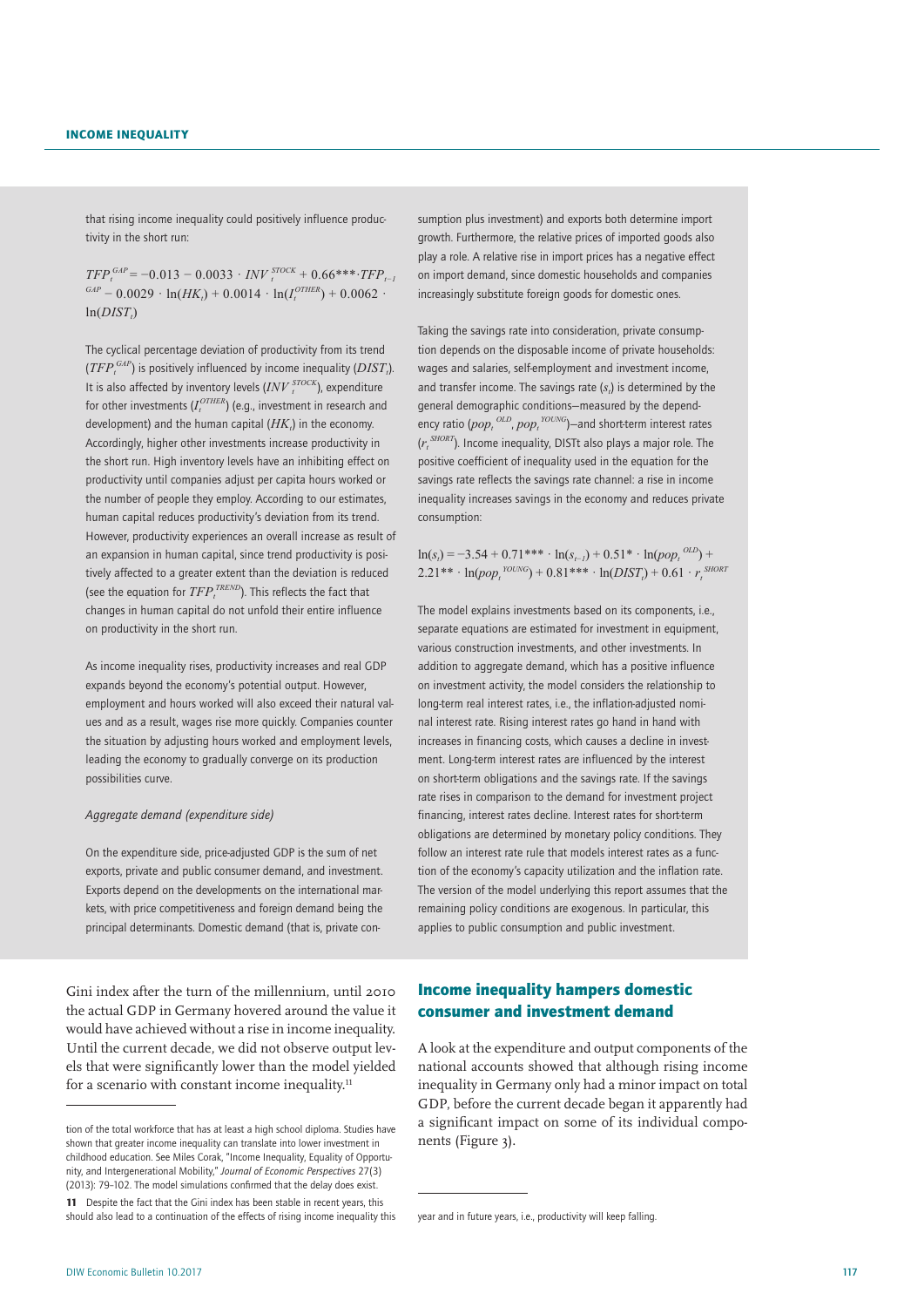#### Figure 2

## Real GDP

In billion euro, chain-linked—actual and counterfactual scenario (left-hand axis) and contributions of the channels (right-hand axis)



*Source: Authors' own calculations.*

Real GDP in Germany would have risen somewhat faster if income inequality had stayed constant.

Since the turn of the millennium, private consumption in particular has been much lower than would have been expected if income inequality had not changed—and all other circumstances remained the same. This is because in reality, the savings rate was two percentage points higher than the model estimated for the scenario of a constant level of income inequality. In the years after 2000, companies did cap their price increases in reaction to the weaker demand caused by rising income inequality. Because the inhibitory effect of the human capital channel outweighed the productivity-raising influence of the incentive channel, increases in productivity were weaker than expected had income inequality remained constant. In the medium run, this counteracted the effect of lower price increases on consumer demand. Starting in 2005, this forced companies to raise prices more dramatically, reducing consumer demand even further. All in all, private consumption would have been significantly higher in each year from 2000 onward if the Gini index had remained at its 1991 value. In 2015 its value would have been 50 billion euros higher.

© DIW Berlin 2017

Rising income inequality also held real gross capital investment in check. To some extent the high savings rate probably stimulated investment demand as a result of falling interest rates. As a consequence, starting in 2007 the savings rate channel had a slightly positive effect on investment volume. However, according to the simulations, this effect was overcompensated due to a decrease in investment returns caused by the weak demand as a result of rising income inequality.

# Weak import demand resulted in current account growth

Since 2000, imports have increased more slowly than they would have under the condition of constant income inequality. One reason is that weak domestic demand reduced the demand for imports. Another reason, as described above, is that rising income inequality reduced demand, which made firms temporarily cap their price increases in Germany. At the same time, income distribution had little impact on import prices. From an entrepreneurial perspective, imported inputs and raw materials were comparatively more expensive than if income distribution had remained unchanged. As a consequence, import demand was significantly weaker than otherwise expected. According to the simulations presented here, under constant income inequality and unchanging trends for all other factors, imports would have been higher by around 80 billion euros in 2015.

Unlike imports, the simulation did not show exports deviating substantially from their actual trend until 2010. Exports were affected by rising inequality in household income with a delay through changes in prices and productivity. The rather weak upward trend of domestic prices from 2000 onward initially gave Germany a greater competitive edge in export markets than it would have had under constant income inequality. The situation stimulated worldwide demand for German products. In the medium run, however, weaker growth in productivity due to rising income inequality generated upward pressure on export prices. German companies' competitiveness is likely to have grown more slowly than it would have under constant income inequality. According to the simulations, in the past five years in particular exports have grown more slowly as a consequence of the rise in income inequality since 2000 than they would have in the counterfactual scenario of constant income inequality. In 2015, for example, Germany's exports could have been worth 60 billion euros more.

Rising income inequality potentially led to an expansion of the balance of trade. Germany's import volume expanded less quickly, while the export volume initially grew faster than would have otherwise been expected. The rise in income inequality has put downward pressure on the export volume in recent years, but not as much as on import volume. For this reason, the trade surplus in real terms was probably higher every year after 2000 than it was in the scenario of constant income distribution. In relation to GDP, the trade surplus in nominal terms and the current account balance as well—was around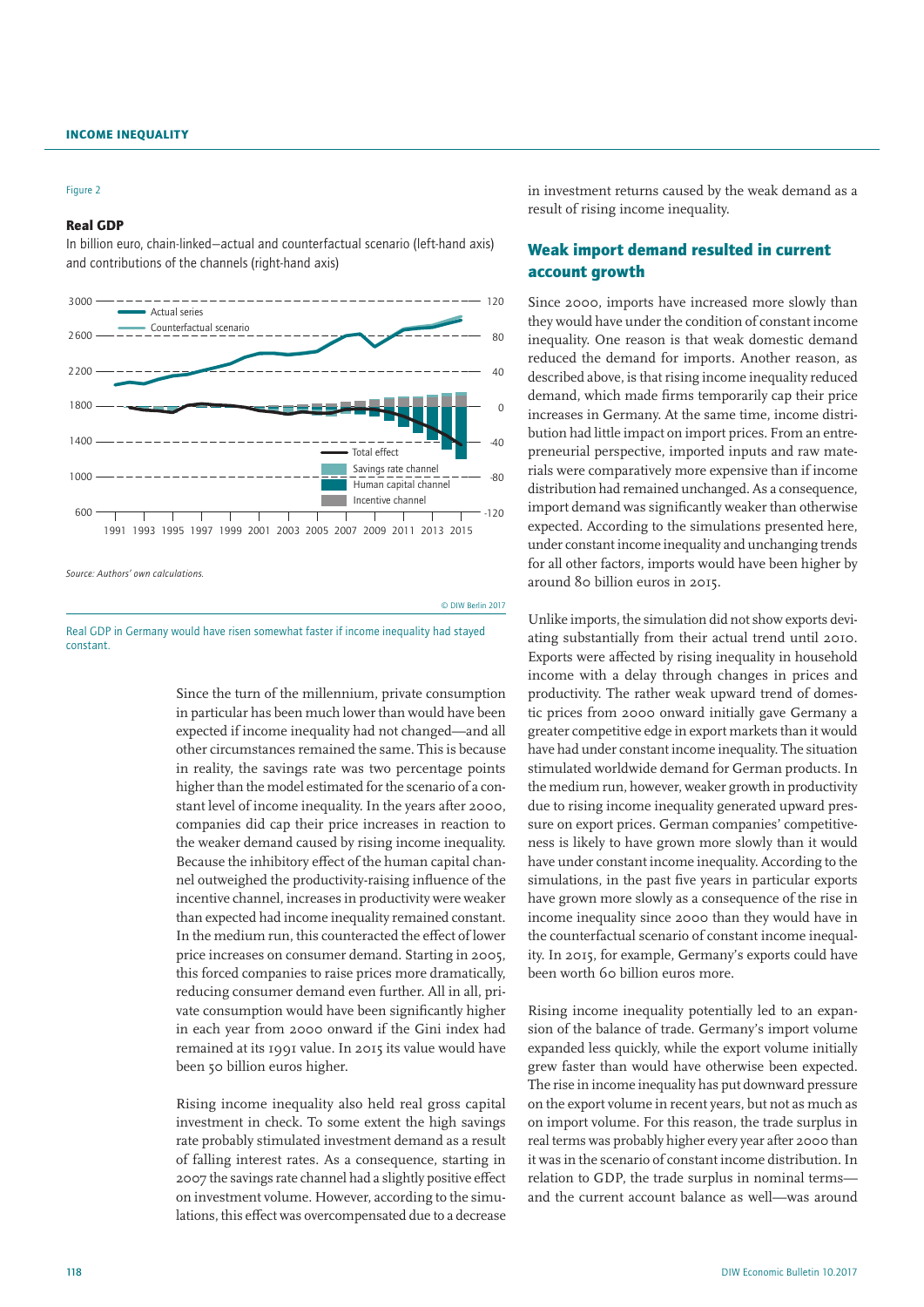#### Figure 3



### Expenditure and output components of the GDP – actual and counterfactual simulation

Since the turn of the millennium, private consumption and investment have been lower, while the trade surplus was probably higher than in the counterfactual scenario.

<sup>©</sup> DIW Berlin 2017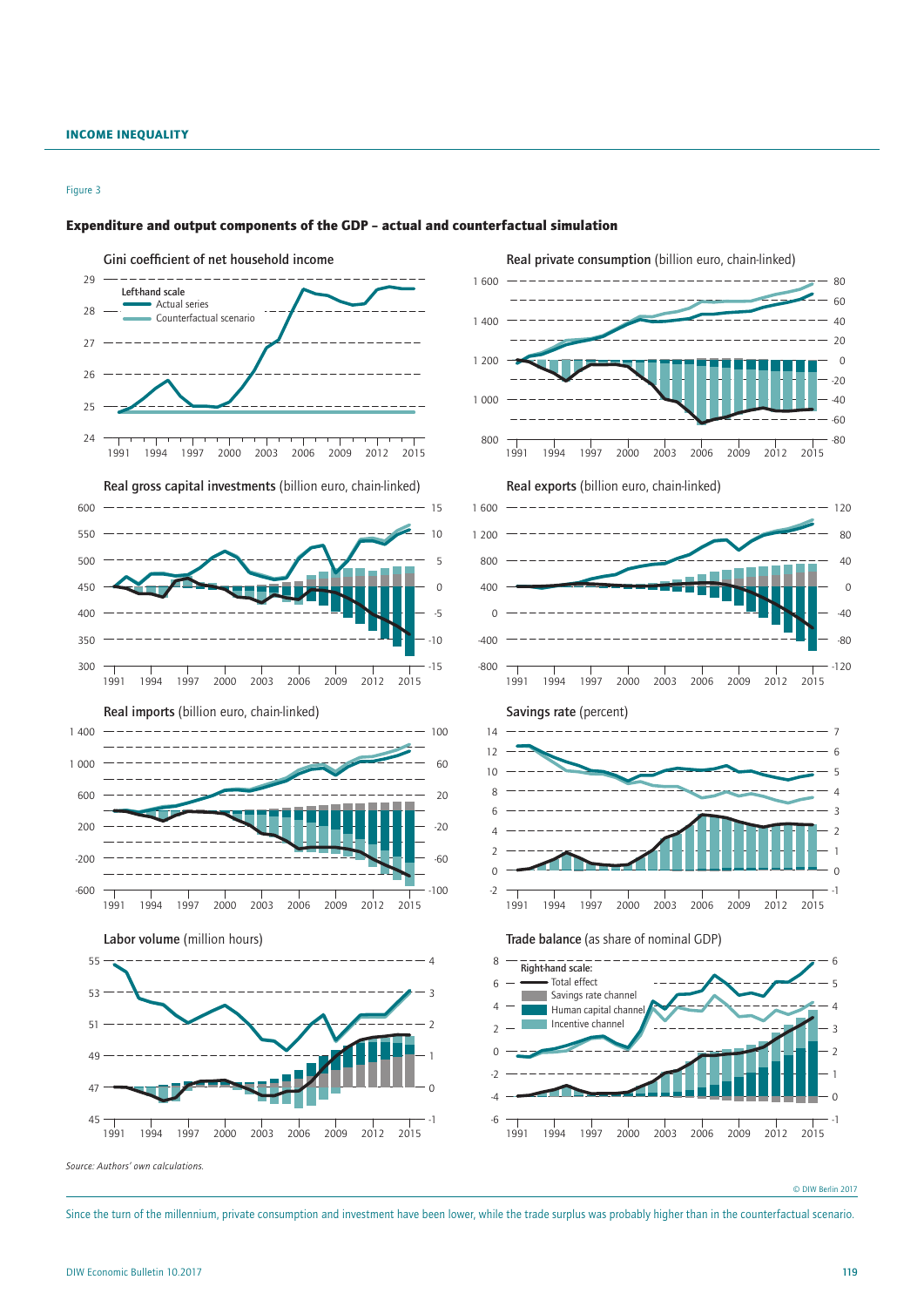#### Figure 4

#### Significance of results

Point estimation and 95-percent confidence interval

Real GDP (in billion euro, chain-linked)



Real private consumption (in billion euro, chain-linked)



Trade balance (as share of nominal GDP)



Significant results for private consumption and the trade balance.

three percentage points higher than it would have been had income inequality remained constant since 1991.

# Interpret the findings with care

The findings presented here must be interpreted with care. Because most of the coefficients of inequality in the estimating equations are significant, the general direction taken by the effects of inequality on productivity or the savings rate should be quite robust. However, in other places the model equations are subject to considerable uncertainty that renders the extent of the effects of changes in income distribution on economic growth uncertain.

In order to consider the consequences of parameter and model uncertainty, we ran a Monte Carlo simulation for our model, with 10 000 repetitions for different parameter specifications drawn from a normal distribution. The 95-percent confidence interval determined this way showed that the decline in GDP established in the model's basic specification was not significant: we were not able to assume with at least 95 percent probability that the effect actually did exhibit the negative sign indicated (Figure 4).<sup>12</sup> However, the findings are significant for private consumption and the balance of trade. Despite the uncertainty of the model's estimates, we were able to conclusively determine that the rise in income inequality reduced consumption and expanded the balance of trade.

When evaluating the findings presented here, note that income distribution was modeled as a purely exogenous variable. From the econometric point of view the assumption of income distribution being exogenous in our model should be reasonable.13 But the lack of the feedback effects that economic growth trends could have on income distribution in our model complicates interpretation of the findings. The simulations involving a rise in inequality in household income presented here entail a shift in functional income distribution from wage income to corporate income; under otherwise constant conditions, the wage share declines as a consequence of increasing income inequality. Generally speaking, this should bring about a change in income distribution to the disadvantage of households with low incomes and trigger renewed macroeconomic adjustment—which the model did not

© DIW Berlin 2017

<sup>12</sup> Since some parameters-such as the central bank's response elasticity to the inflation rate (Taylor principle)—are prone to theoretically founded upper and lower limits that the Monte Carlo simulation cannot take into account parameter uncertainty was probably overestimated.

<sup>13</sup> From a theoretical perspective, there is no close, contemporaneous relationship between productivity and income distribution, and we can exclude reverse causation as an explanation for the delayed effect of income distribution on the stock of human capital.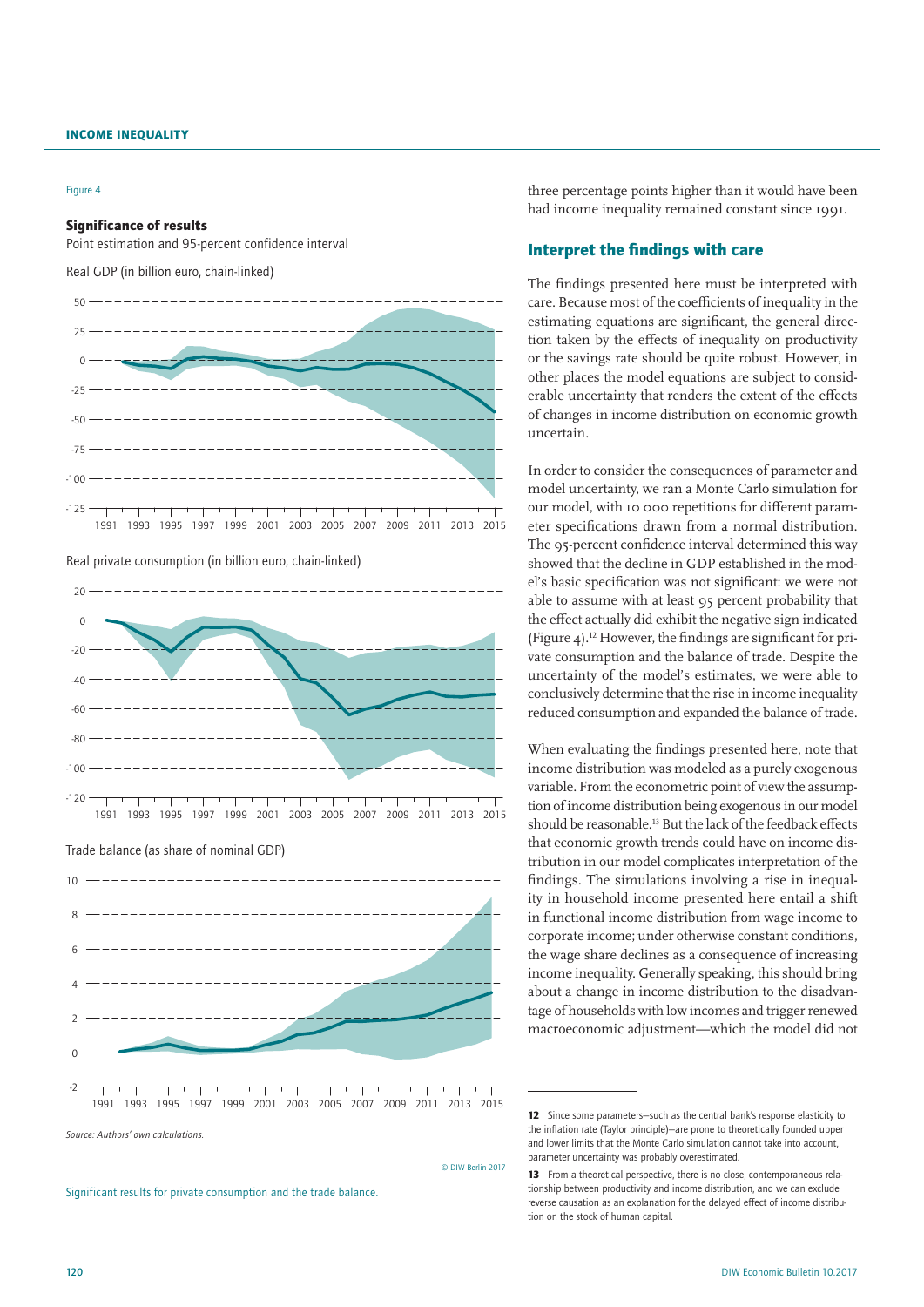take into consideration.<sup>14</sup> Not taking this second-round effect into account could lead to the model underestimating the impact of income inequality on economic growth.

# Conclusion

The cumulative growth rate of the German economy since reunification would be around two percentage points higher if income inequality had remained constant. The DIW Macroeconomic Model indicates this finding as shown in the simulation calculations presented here. In 2015, Germany's real GDP should have been a good 40 billion euros higher than its actual value. Private consumer demand and investment, exports and imports would all have grown faster. At the same time, the trade surplus would not have grown as quickly.

Despite the limitations mentioned in this report, the results permit several conclusions relevant to economic policy. First and foremost: according to the estimates presented here, changes in income distribution affect economic growth only after a perceptible delay. Therefore, despite the very low changes in income distribution in Germany as measured by the Gini index for net

Ferdinand Fichtner is a Research Associate at the Forecasting and Economic Policy Department at DIW Berlin | ffichtner@diw.de

JEL: D31, E27, O15

household income, economic growth will probably still be inhibited in the current year and years to come as a result of the significant rise in income inequality seen in the last decade. Our simulations indicate that from the quantitative viewpoint, the human capital channel is the mechanism through which income inequality most significantly affects economic growth. Its impact is considerably delayed though.

The findings presented here also show that the change in income distribution observed in Germany probably also contributed to the surge in the trade surplus. In particular, imports apparently declined in reaction to the weaker domestic demand resulting from rising income inequality. This finding is not only relevant given the debate over imbalances in the euro area. It also clearly shows that the focus of the discussion on the macroeconomic consequences of rising income inequality should not be restricted to its negative effects on GDP. They will be minimized anyway, as a result of the weakening domestic economy being countered by the expansion of the trade surplus. Private consumption should be used as the standard in looking at social prosperity and the quality of life of people in Germany. As a result of rising income inequality, private consumption will probably be significantly lower in the long run.

Stefan Gebauer is a Research Associate at the Forecasting and Economic Policy Department at DIW Berlin | sgebauer@diw.de

Simon Junker is Deputy Head of the Forecasting and Economic Policy Department at DIW Berlin | sjunker@diw.de

Konstantin Kholodili is a Research Associate at the Macroeconomics Department at DIW Berlin | kkholodilin@diw.de

<sup>14</sup> See Ferdinand Fichtner, Simon Junker, and Carsten Schwäbe, "Income Distribution: An Important Factor for Economic Forecasts," *DIW Economic Bulletin* 7 (2012): 3–10.

Hanne Albig was an intern at the Forecasting and Economic Policy Department at DIW Berlin

Marius Clemens is a Research Associate at the Forecasting and Economic Policy Department at DIW Berlin | mclemens@diw.de

Keywords: income distribution, economic growth, macroeconomic imbalances